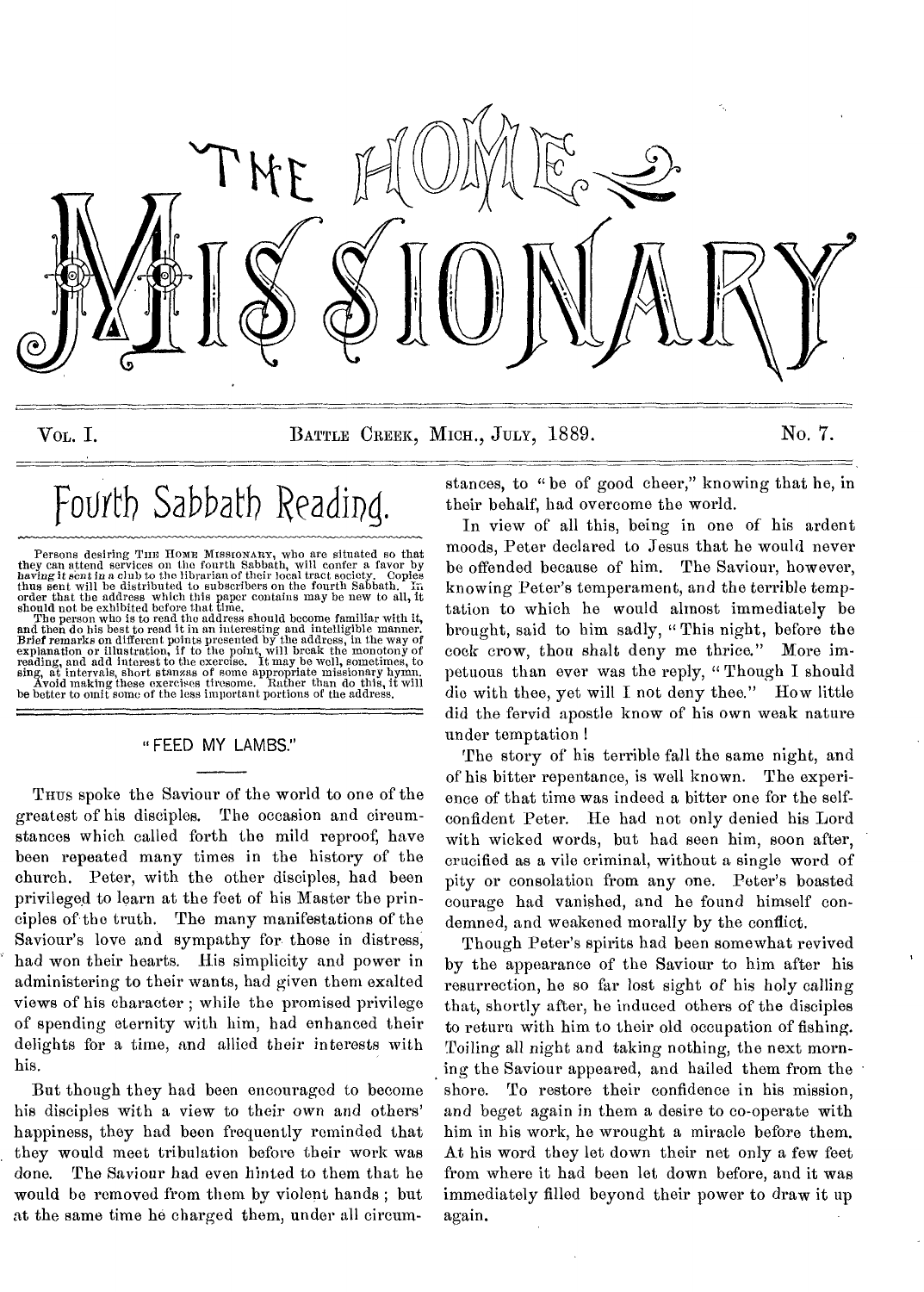Immediately the word was whispered among them that the mysterious person whose command they had obeyed, was the Lord. At this, Peter's enthusiasm was rekindled, and without waiting for the vessel to take him ashore, he plunged into the water and swam to where his Saviour stood. What a meeting that must have been! How the memories of the recent past must have thronged Peter's mind, as he saw the same loving look of former days turned upon him. With what mingled feelings of wonder and joy must they all have sat down to that morning meal, miraculously provided by him who had so lately died on the cross.

After all had eaten, and were enjoying the quiet peace of the Master's presence, the current of thought was changed by the direct question of the Saviour : " Simon, son of Jonas, lovest thou me more than these ?" The idea to be conveyed is ; since you have heretofore boasted of your great love for me and what you were willing to forego because of that love, tell me, do you now love me more than do these other disciples ? The immediate response was, " Yea, Lord'; thou knowest that I love thee." Upon this confession, the Lord said to him, " Feed my lambs."

What a charge was this ; not merely a general commission given to all, which any might or might not heed as they felt impressed, but a personal call to the work. Could any one to-day have the Saviour appear to him, call him by name, ask him for his love, and upon a personal confession to the Saviour, have him speak in audible tones, as he did to Peter, saying, " Feed my lambs," would he not deem it the richest experience of his life, and hasten to obey the command?

And yet this is just what every one does have to whom the Spirit speaks, asking for his love. This Spirit represents the Saviour himself, and when it speaks to us, it is the voice of Jesus.

He says to all to-day, as plainly as he did to Peter, "If you love me, feed my lambs." The reason for this is obvious ; all who are called to follow the Saviour, are to enter into his work. His work as the chief Shepherd is to care for his flock on the earth, but this he does through those who have already become the recipients of his grace. The expression in the text means more than to toss carelessly to the hungry lambs of Christ's flock a handful of food, and then leave them without providing for their safety while feeding. To *feed* the lambs in the sense conveyed by the original word, means to "tend while grazing." In order to do this, the responsibility rests not alone upon the ministers,

but upon the elders and members of our churches, the officers and teachers of the Sabbath-school, and we might add, upon parents as well, not only to give counsel and instruction occasionally to the lambs of the flock, but to tend them while they feed on the words of life.

But who constitute the lambs? Evidently those who, if permitted to become mature, would sustain the same relation to the church that a full grown sheep does to the well regulated flock of the shepherd ; in other words, the young people, before whom the older ones go in and out daily. These should be guarded by every means from perverse influences, against which they may not be naturally steadfast enough to prevail. Their minds should be constantly directed to that source of unfailing strength which may be freely theirs through the prayer of faith, and they should be taught that reliance upon the Saviour which will, under disappointments and trials, give them courage cheerfully to meet the demands of the gospel upon them.

But arbitrary measures can never do this for the young. If accomplished at all, it will be by the patient labor of love. The deportment of those who would engage in this work must be of that character which will recommend their labors. 'They are then prepared to speak a word in the right place to all whom they meet. If they really love the Lord, they will have love for those for whom he died, and will almost intuitively engage in feeding " the lambs." If any do not get a burden to do something in the way of helping others, they may well question whether their love for the Saviour is genuine.

It may, however, be a question with some how to engage in such a work. Let not such lose present opportunities which are all around them, in the delusive hope that there will be pointed out to them a "royal way" in which they may commence their work. Do willingly the little errands of love, and greater opportunities will present themselves, by which may be mounted step by step the ladder of usefulness in the cause of the Master.

J. 0. C.

#### WEEKLY MISSIONARY MEETINGS.

As a letter recently received from one of our State agents presents several points of general interest, 1 give it entire as follows: —

" DEAR BROTHER : Thinking perhaps you would be interested to know how the new plans for Wednesday evening meetings are working in our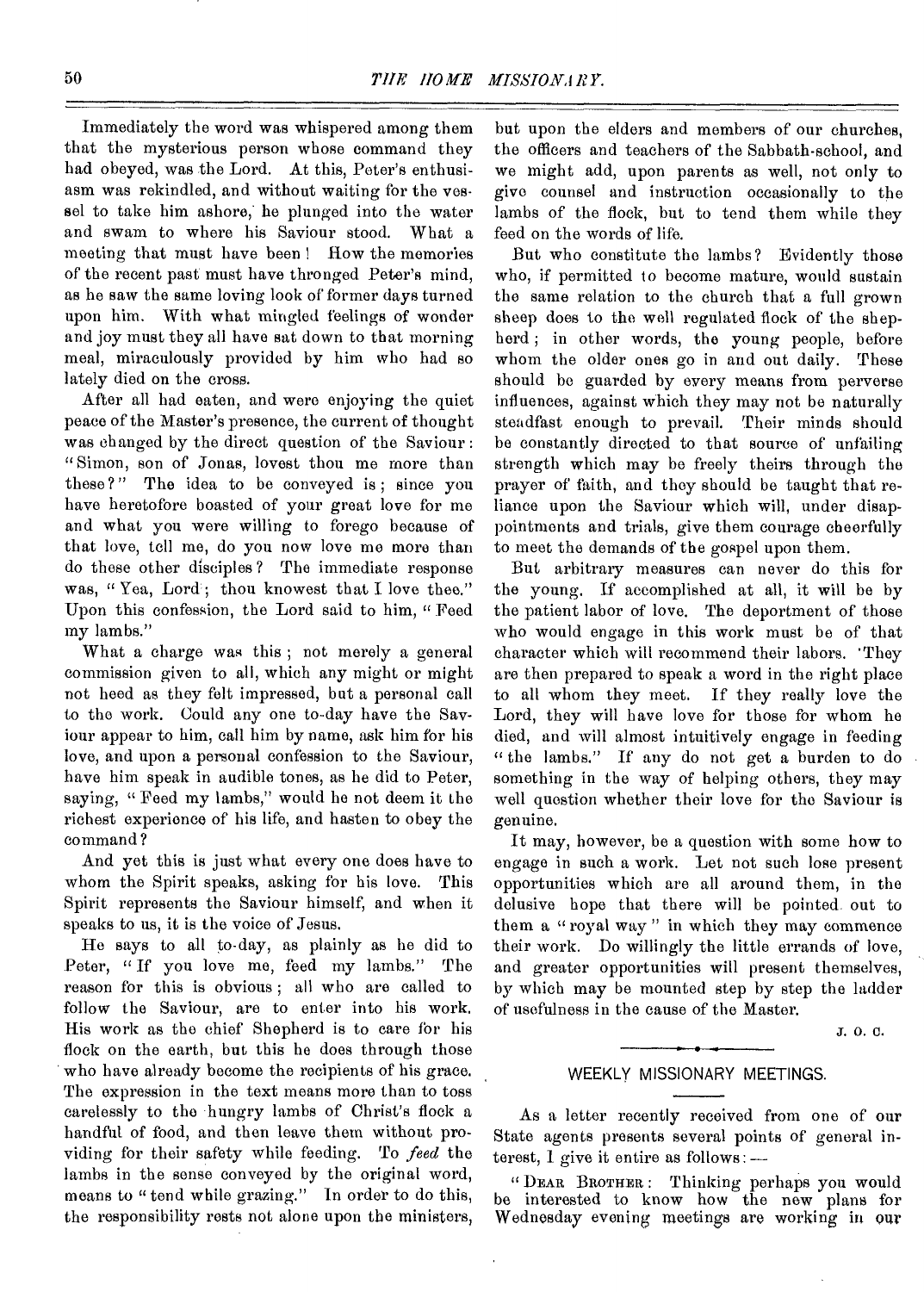State, I write you in regard to the matter. I cannot speak for the whole State, but I have done considerable visiting among the churches, and I find that where our people have taken hold in earnest to have missionary meetings on Wednesday evenings, there has been a great increase in labor for souls, and a marked change in the spirituality of the church. Some members have become so much interested that they have walked three miles to attend, even some sisters walking that distance.

" There is ono difficulty, however, which seems to trouble some of the leaders. Some think they must have the regular prayer and social meeting at all events. Then if they devote a season to missionary work, it makes the meeting very long. They do not seem to realize that they are bearing testimony when they are talking about missionary work. Cannot you write something on the subject that will help us and others? or are we the only ones who are troubled by such discouragements ? I know if the plan can be carried out, it will do much good. I know of some local societies that are now doing more work in two weeks than they were doing before in a whole quarter."

We feel very thankful to learn concerning encouraging features of the weekly missionary meetings, such as are stated in the foregoing letter. On the other hand, the difficulties mentioned may in some degree exist in other States or localities also ; hence I comply with the brother's suggestion, and write something on the subject.

Some of the results of the Wednesday evening meetings which he mentions are those which it was hoped and confidently expected would follow the adoption of the plan for weekly meetings,  $-\alpha$ *great increase in labor for souls,"* and " a marked change [increase] in the spirituality of the church." Now if these results were not produced by the regular Sabbath-day prayer and social meeting, is it likely that they would be produced by a repetition of such a meeting in the middle of the week? One of the very designs in introducing the missionary feature prominently into the weekly prayer meeting, was to avoid the monotony of a repetition of the regular prayer and social meeting of the Sabbath. The Sabbath meeting itself cannot fail to lose something in interest also, if the week-day evening meeting is conducted on a plan so similar as to appear to be a repetition of it. Our people, on account of receiving so little labor from the minister, are largely dependent upon the prayer and social meetings for their mutual encouragement and edification ; and other meetings should not partake so largely of the nature of these as to rob them of their freshness and interest as they return from Sabbath to Sabbath. They have their importance, but they

cannot take the place of other meetings. The weekly missionary meetings will not at all meet the object for which they were designed if they are conducted on the plan of the regular Sabbath meeting, and they will as certainly become wearisome also.

The weekly missionary meeting was designed not only to increase the interest of the church in labor for souls and consequently increase "its spirituality," but also to become a kind of weekly school, that all the members might become more intelligent workers. The plan of having all write Bible readings would result in greatly enlightening us upon the teachings of the Bible and the grounds of our faith. The reading of individual missionary letters and the exchange of letters with other societies and between States and countries, would keep us informed of the inside spirit of the advancing work, and thus lead to greater devotion.

Again : the study of the peoples, customs, habits, and needs of the countries where present truth has either not yet entered, or is just entering, would give us correct and intelligent views of the work before us. In order that these features may be brought into the weekly meetings, it is necessary that more time should be allotted to them than can possibly be, if a regular prayer and social meeting precedes. It is also evident that more than one person should be at work thinking, planning, and praying over the matter. The time occupied in the weekly meeting should not exceed *one hour and fifteen minutes* at most, and many of our largest and most successful societies confine theirs to *exactly one hour,* commencing at the appointed time, as promptly as if it were the Sabbath-school, and closing when the hour is up.

Now what can be more appropriate, after fifty minutes have been occupied in some one or more of the lines suggested above, than to kneel together and close the meeting with a good, earnest season of prayer of ten minutes' length ? In this let several take part, asking God to increase in us and all his people the missionary spirit that brought our Lord Jesus Christ from heaven to labor for us, and also asking that he will send forth faithful laborers into the various fields now standing ripe for the harvest. I hope our churches everywhere will unite in giving the weekly missionary meetings a thorough trial. By varying the programme each week, the interest may easily be kept up ; and these meetings cannot fail of being a source of great blessing to all, and a means whereby many will yet receive their first call and education for earnest work.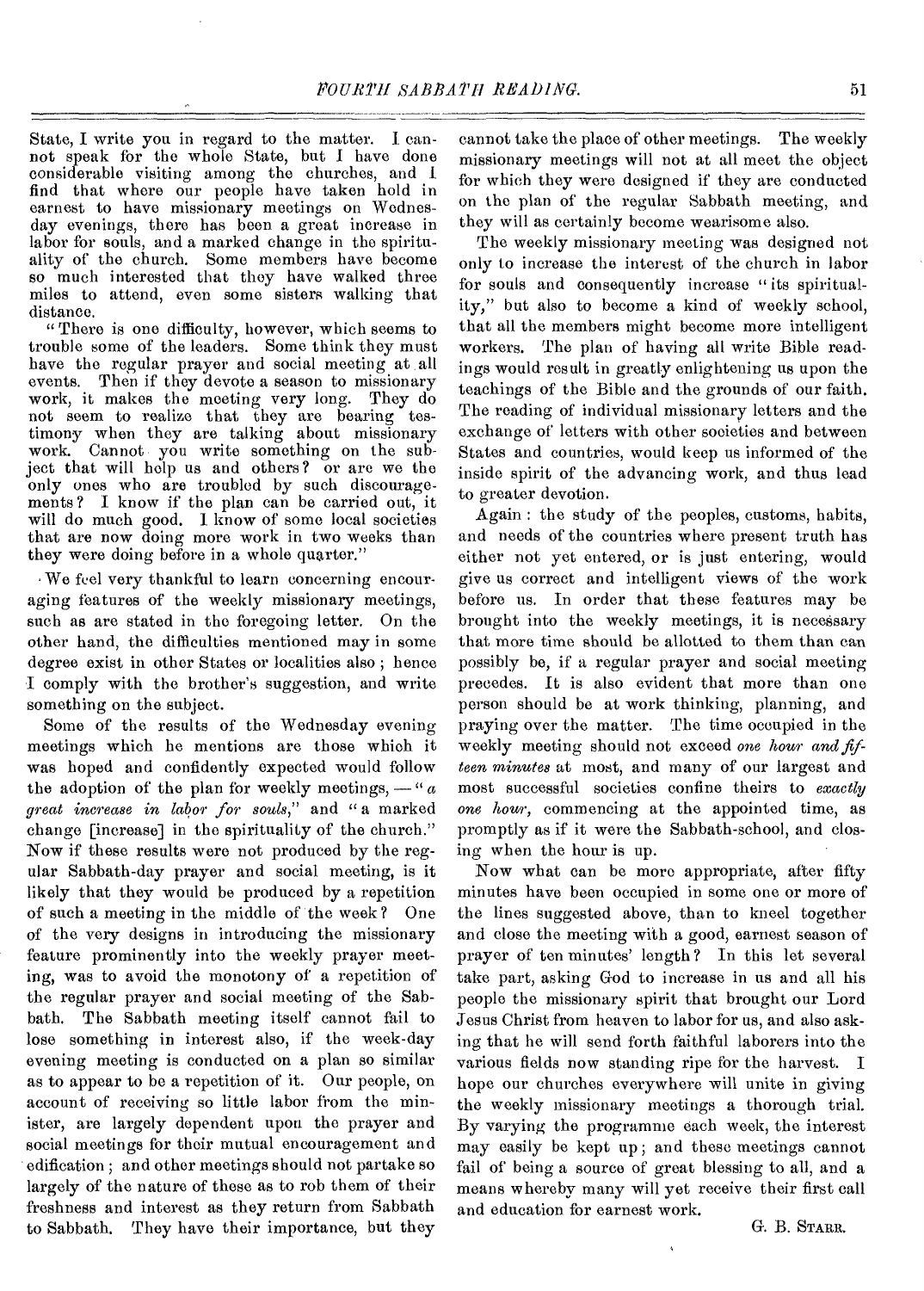# The Children's Page.

Wherever practicable, the children should meet by themselves, at least a portion of the time, even if there are but two or three present. Some person of Christian experience who is otherwise qualified for the work, should, before the meeting, be selected to take charge of it. After the reading which is prepared for them, it may be well to let them have a social meeting in which they can express themselves upon the subject presented.

## LET YOUR LIGHT SHINE.

THE words of our Saviour to his disciples in his sermon on the mount, "Lot your light so shine before men, that they may see your good works, and glorify your Father which is in heaven," were not spoken alone for the benefit of those who heard him, but to his believing children everywhere ; not only to the old and middle aged, but to you, dear children. Ho wishes *you* to let *your* light shine.

Some children seem to think that they were placed here just to have a good time, to be petted and dressed like dolls in a show window. Is this really the case? - Far from it. There is a nobler mission than this for the lambs of Christ's flock ; they should grow and develop sweet traits of character that will make them worthy to be members of the heavenly fold at last. They arc here to let their light shine. You ask when? — Every day all the time. Jesus in speaking of his followers says they are a city set on a hill which *cannot be hid ;*  therefore the light of their influence is shining forth upon others continually.

Again you ask, "How shall we let our light shine?" The answer is, "For good." You may imagine that you are exerting no influence at all ; but you are, either for good or evil.

There are many ways in which to "shine." Perhaps the words and actions exert the strongest influence, but the very countenance may shine with a tender, loving light, or it may have pictured there the ugly looks of anger and hatred.

A cheerful, happy disposition is something of precious worth ; not only will it help to smooth down many a rough place for the feet of the possessor, but it may be the instrument to scatter light and blessing in the path of others.

It was once said of, a little girl that, on account of her sunny disposition, she was called by her friends " that little bit of blue sky." To you, children, we would say, Try always to be " blue sky," and not the dark, forbidding storm cloud.

Opportunity is given you daily whereby you may show that you aro trying to be true children of God. You need not boast of your goodness, for your actions will tell the story.

Many times children are brought into places where as much true courage is needed as in the experience of older people, and where they will have to make decisions for right or wrong. Perhaps they may have to brave the ridicule of their young associates, but there is an opportunity for them to let their light shine.

Jesus loves the children, and he invites their love in return; he says, " give me thine heart. " He died to redeem them. And shall they not show by their daily words and actions that they appreciate the sacrifice, — the " spilled blood " in their behalf?

In Vol. IV. of the "Testimonies" are found these words : " The soul of the little child that believes in Christ is as precious in his sight as are the angels about his throne. " What a privilege to the believing child to be enshrined in the love of such a being.

Oh that *all* the children would accept the invitation of the Saviour to give him their hearts, that their light might always shine in acts of loving obedience.

Yes, let it shine wherever you are. Remember that the angels of God are watching you to see if you are true to the principles of right. Shine, that you may help your friends, your brothers, and your sisters to shine too. Shine, that you may prove to the world around you that you believe what you profess, that Jesus is coming soon to reward you according to your works. And, finally, let your light so shine here for good, that others, seeing your good works, may be led to glorify God, and with you at the appearing of the Saviour, shine as the stars forever in the kingdom of our Lord. F. H. s.

#### THE BLIND GIRL'S GIFT.

A BLIND girl came to her pastor, and gave him a dollar for missions.

Astonished at the large sum, the minister said : — " You are a poor blind girl ; is it possible that you can spare so much for missions ? "

" True," she said, " I am blind, but not so poor as you think ; and I can prove that I can spare this money better than those that see."

The minister wanted to hear it proved.

" I am a basket-maker," answered the girl, " and as I am blind, I can make my baskets just as easily in the dark as in the light. Other girls have, during last winter, spent more than a dollar for light. I have no such expense, and so have brought this money for the poor heathen and the missionaries." — *Wesleyan Christian Advocate.*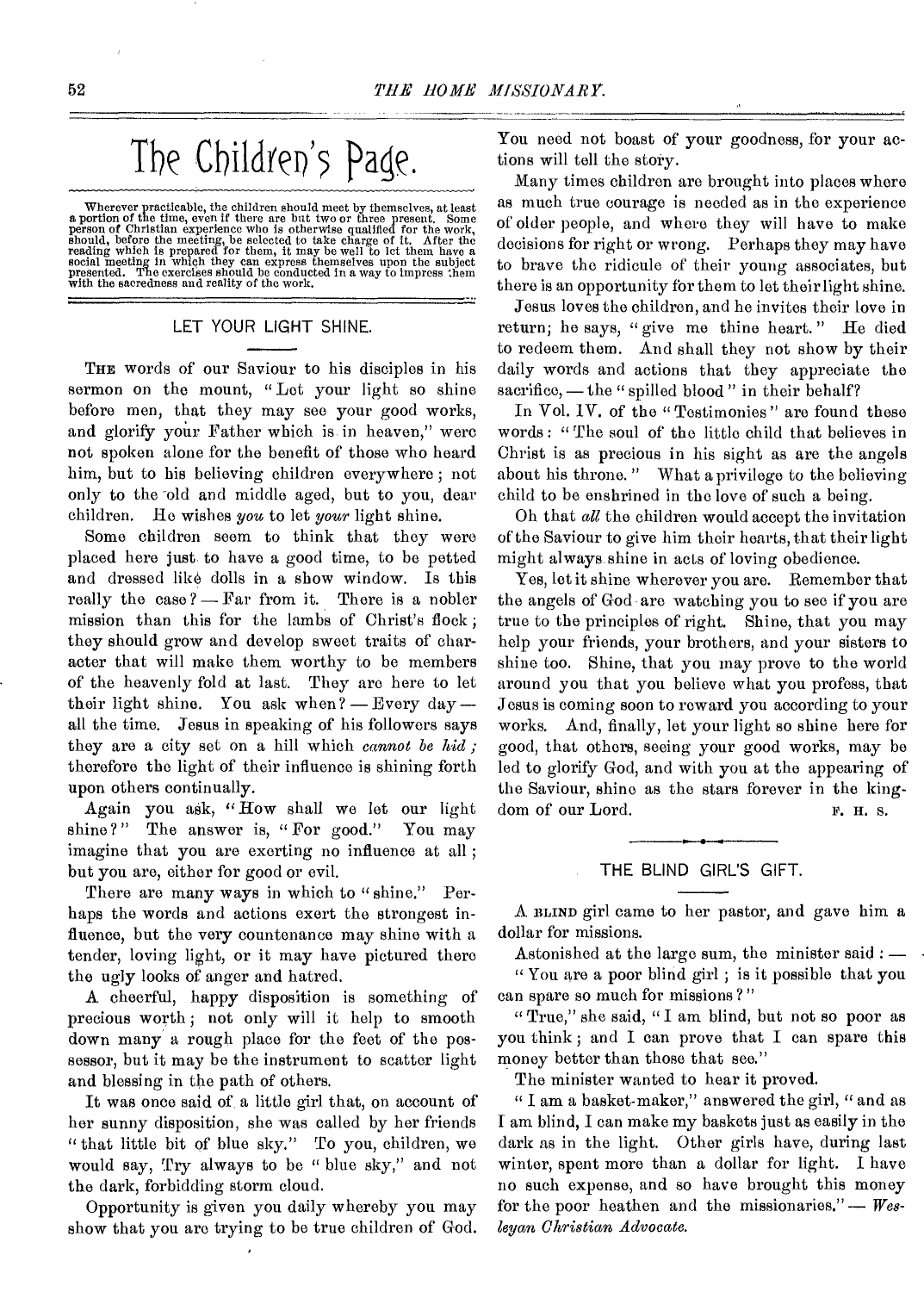## National Reform.

QUESTIONS ON CIVIL GOVERNMENT AND RELIGION.

#### LESSON TWENTY-SIX.

[Answers found in "Civil Government and Religion."]

1. WHAT United States senator has made himself conspicuous in endeavoring to secure religious legislation in this country  $?-p.65$ .

2. From what State is Mr. Blair a senator?  $$ p. 48.

3. When did he introduce into Congress a bill proposing an amendment to the Constitution of the United States, respecting the establishment of religion ?- p. 65.

4. When did he introduce his Sunday-rest bill? *Idem.* 

5. Of what part of the Constitution would the passage of such a bill by Congress be a direct infringment? - p. 173.

6. Repeat the first part of Article I. of Amendments to the Constitution.

7. Desiring such a bill passed, can we not see a good reason for Mr. Blair's introducing, but four days later, his other bill, proposing an amendment to the Constitution touching this very point.

8. What are the two objects of the Sunday-rest bill, as set forth in its title, or preamble  $?-p.65$ .

9. Bow enjoyable would a day of rest be to a man who desired to work on that day ?

10. How can the observance of a day " as a day of religious worship " be promoted among the irreligious? *Ans.* - Only by compulsion.

11. Is such service acceptable to God, and does he seek such worshipers ? John 4 : 23, 24.

12. Instead of the word *promote,* what word has the American Sabbath Union thought better to use in the preamble  $?-p. 156$ .

13. Is it the *people* who religiously observe the day, or the *religious observance* of the day they wish to protect? - *Idem.* 

14. Are not the people already protected in their religious observance of the day?  $Ans. -Yes;$  in every State and Territory in the Union. Religious worship upon any day is protected by peace regulations in all parts of the land.

15. Then what must be the purpose of the bill ? *Ans. - To* compel those to observe the day who would not otherwise, though they could and would be protected in doing so.

## LESSON TWENTY-SEVEN.

[References same as last lesson.]

1. WHAT kind of work is forbidden on the first day of the week by the first section of the Blair Sunday-rest bill?  $-p$ . 65.

2. What indefinite and capricious qualification is made to the performance of such work?

3. Should a person choose to engage in such work, to whose whim would it be left to decide whether or not it was a disturbance  $?-p. 67$ .

4. Could a person receive pay for such labor, even though it were performed without disturbing any one ?- *Sections 1 and 5 of Sunday-rest Bill.* 

5. What city in the United States had an ordinance in 1887 that was likewise uncertain as to its meaning and operation  $?-p. 68$ .

6. What was the uncertain limitation in it ?

7. According to the decision of the Superior Court, what classes of citizens were liable to be regarded as criminals under this ordinance? *-- p. 69.* 

8. Of what does a law which is so framed as to make its meaning depend upon the discretion of the court, savor  $? - p. 70$ .

9. Why should such terms not be employed in  $l$ aws? — *Idem.* 

10. How should laws be framed  $? - Idem$ .

11. What besides secular work is prohibited by the first section of the Sunday-rest bill ?

12. To whom does the preamble and first and fourth sections of this bill represent the first day of the week as belonging?

13. If an individual should observe the Lord's day simply because the government requires him to do so, to whom would he be rendering obedience ?

14. With what plain declaration of Christ's, then, is this bill in conflict  $? - p. 67$ .

15. What, then, may properly be said of this and all other such bills ?- *Idem*.

#### LESSON TWENTY-EIGHT.

#### [References same as last lesson.]

1. ACCORDING to Section 1 of the Sunday-rest bill, what is the extent of its jurisdiction ?

2. Would it be any worse for people to work or engage in plays, games, or amusements in places subject to the exclusive jurisdiction of the United States than elsewhere ?

3. If the bill is to be so limited in its application, why should National Reformers, who desire the same things enforced in the States, be so apparently satis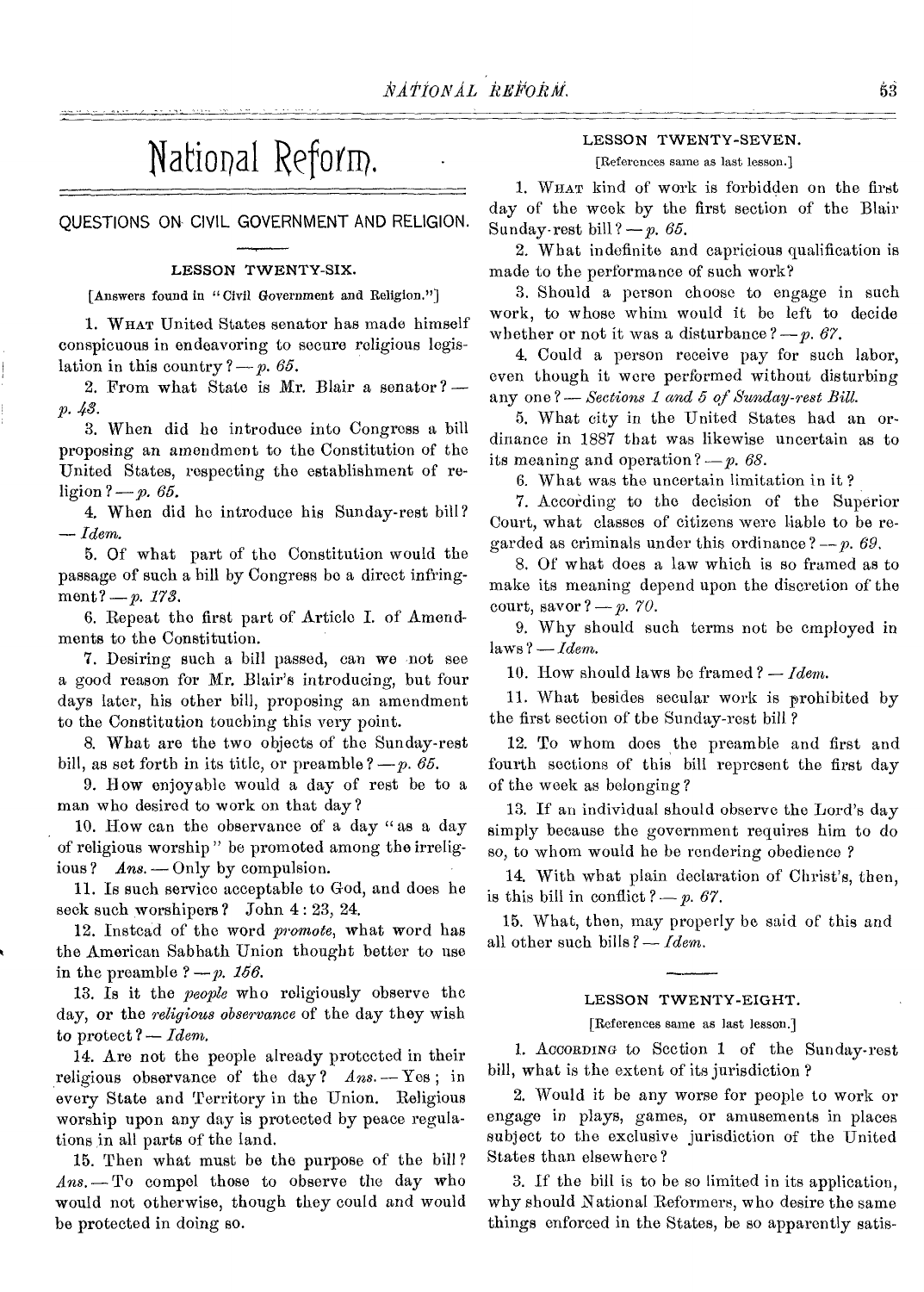fied with it?  $Ans. -$  They wish the national precedent for the States to follow.

4. What has Mr. W. F. Crafts said upon this point? *Ans.* - "The national law is needed to make the State laws complete and effective."— "*Christian Statesman," April 11, 1889.* 

5. What expression in Section 6 of the bill shows that the evident intent is to make Sunday rest and worship general throughout the land?-*/9. 67.* 

6. Are there any exemptions made in the bill for those who conscientiously observe another day ?

7. What has Mr. M. A. Gault said respecting such observers?  $Ans. -$  "You know we always excuse Ans. - " You know we always excuse those from keeping the first day who conscientiously observe the seventh."  $-$  Letter to W. A. C., *dated June 8, 1889.* 

8. How have the promoters of this bill sought by it to have the first day of the week observed? *—p.* 72.

9. What word is not used in the bill ?— *Idem.* 

10. How do the different sections refer to the day *?—Idem.* 

11. What kind of bill is it then ?— *Idem.* 

12. How have Mr. Crafts and Joseph Cook expressed themselves in regard to enforcing the day upon other than a religious basis 7— *p. 73.* 

13. As a day of rest and worship, what is Sunday 7— *Idem.* 

14. What has Dr. W. W. Everts, of Chicago, declared it to be?  $\div$  *Idem.* 

15. What, then, would the enforcement of it be ?

16. To what article in the Constitution would this be in direct contravention  $? - p$ . 173.

#### LESSON TWENTY-NINE.

[References same as last lesson.]

1. WHAT kind of powers aro those possessed by Congress ?— *p. 78.* 

2. What article of the Amendments to the Constitution shows this ?— *Idem.* 

3. What part of the Constitution enumerates the things which Congress has power to do ?— *p. 168.* 

4. In all this is there a hint of any power to legislate upon any religious question, or in regard to the observance 'of any religious institution or rite ?

5. Then Senator Blair's Sunday bill is not only unchristian, but what else ?— *p. 73.* 

6. Is it possible to legislate upon religious matters, and not in some way interfere with religious freedom ? *p. 74.* 

7. Is not this as true, in principle, of States as it is.of the United States?

8. What is the legitimate relation civil government sustains to religious matters? *Ans. —"To*  protect liberty of conscience is the duty of the State, and this is the limit of its authority in matters of religion." —" *Great Controversy, Vol. IV.," p. 159.* 

9. When men make religion a subject of legislation, what do they thereby virtually confess ?— *"Civil Government and Religion," p. .110.* 

10. After a national Sunday law shall have been secured, what do National Reformers propose to do ? *Ans. —"* We propose to incorporate in our national Constitution the moral and religious command, In it [the Sabbath] thou shalt do no work' except the works of necessity, and by external force of sheriffs we propose to arrest and punish all violaters of this law." — *M. A. Gault, in letter dated June 8.* 

11. What did Paul say of the weapons of his warfare? 2 Cor. 10 : 4.

12. What is the only sword he mentions in his enumeration of the whole armor of God ? Eph. 6 : 10-17.

13. Then can the proposed course of the National Reformers be in harmony with the means with which God has provided his laborers for the promulgation of his truths?

14. Have we any record that Christ or any of his apostles sought such assistance in carrying forward the gospel in their time?

## MR. CRAFTS'S LECTURE TOUR.

IT is perhaps quite generally known that Mr. Crafts, the Field Secretary of the American Sabbath Union, is now making a tour over the country in the interests of that Association, organizing State and local societies. His announcements for the next five or six weeks as given in the *Christian Statesman* of June 6 are as follows : July 13-17, Helena, Montana ; July 20-26, Puget Sound, Wash.; July 27, 28, Tocoma, Wash.; July 29, Salem, Oregon ; Aug. 2, Reno, Nev.; Aug. 3-5, San Francisco and Oakland, Cal.; Aug. 6, San Jose, Cal.; Aug. 7, Almeda, Cal.; Aug. 8, Napa, Cal.; Aug. 9, Grass Valley or Marysville or Nevada City, Cal.; Aug. 10-12, Sacramento, Cal.; Aug. 21, Fresno, Cal.; Aug. 23, Santa Barbara, Cal.; Aug. 25, Los Angeles, Cal.; Aug. 26, San Diego, Cal.; Aug. 27, San Bernardino, Cal.; Aug. 30, Flagstaff, Ariz.

The month of September he is to spend in Arizona, New Mexico, Texas, Indian Tor., Oklahoma ; Sept. 21, 22, at Kansas City, Mo.; Sept. 24, at St. Louis, Mo.; and Sept. 28, 29, at Indianapolis, Ind.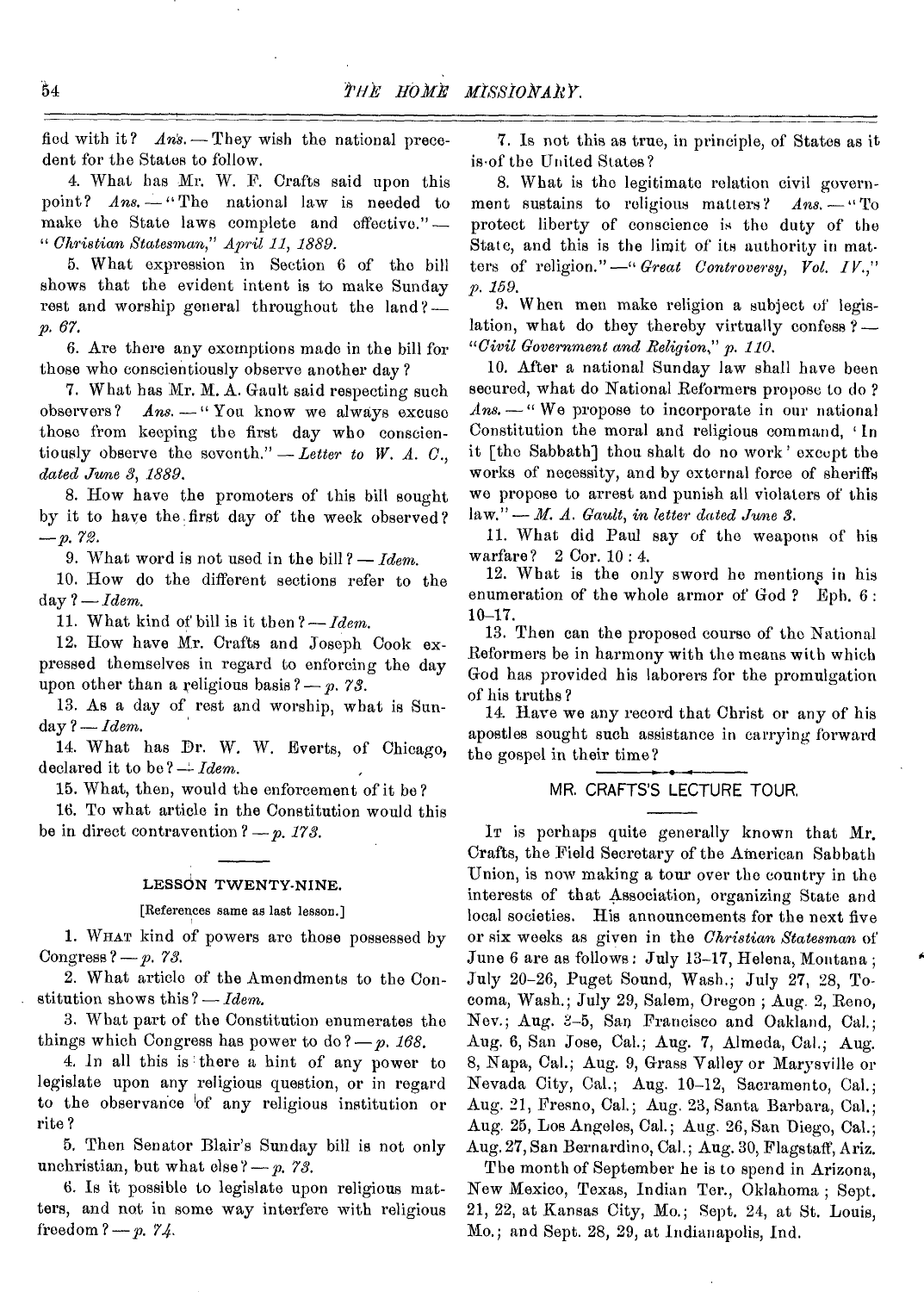## Workers' Department.

#### THERE IS WORK FOR ALL.

FROM the distant isles of ocean, Mountain hight and sunny plain, Loud and long the anthem swelleth, " Jesus soon will come again."

Faithful reapers now are needed, Earnest hearts, and willing hands; " Go ye forth to every creature," As of old, our Lord commands.

Talent, strength of mind and muscle, These are needed by the Lord ; Power in earnest prayer to wrestle, Humble faith, and trust in God.

Lo, the calls come faster, louder ; Ye who have the strength to do, Dare ye stand thus idly waiting ? Feeble ones, there's work for you !

Pray ye for the toil-worn reapers, Fainting 'neath the burning sun: Pray that God will give them courage ; Strength to work till day is done.

Pray for those who wander blindly; Pray that they may see the light ; Pray that God will send forth workers ; Cease not praying till the night.

O'er the earth the sound is going Forth to every nation, tongue ; Blessed Saviour, haste the message, Haste the time when thou shalt come.

LAURA C. BEE.

#### TALKS ABOUT VARIOUS COUNTRIES.

 $\sqrt{\text{T}}$  Those who have believed that the Lord's work in the earth would be finished in this generation, have been working for many years to carry the tidings to various parts of the earth ; but sometimes questions arise as to how much has been accomplished, and what remains to be done, in reaching all nations, tongues, and peoples with the truth for this age. With a view of bringing before our minds a few facts concerning these features, we begin, this month, a series of articles in the form of familiar conversations about different countries of the world, hoping we may thereby got a clearer and perhaps a broader view of the work in which we are all more or less interested, We will first take

#### SOUTH AMERICA.

We all know that South America is the southern half of the western hemisphere.

1. Is South America an independent country ? *Ans. — Formerly* nearly all of it was owned by Spain and Portugal ; but for many years it has been independent, except the Guianas, which are owned by the British, Dutch, and French.

2. What sort of country is it? *Ans. —* It has sublime mountain scenery, fertile valleys and plains, and in many parts fine farming lands ; there are also vast wastes of deep sand, and immense tracts in the equatorial regions too hot and unhealthful for mankind, being occupied only by animals suited to the tropics.

3. How does it compare with North America in size?  $Ans. - It contains about 7,000,000 square$ miles, being smaller than North America by about 1,000,000 square miles.

4. What is the number of its inhabitants? *Ans.* — More than 30,000,000.

5. Are they all united as one people, under one government ? *Ans. —* No ; South America has fourteen separate republics, each with its own independent government, which are not subject to one general government, as in the United States.

6. Of what races are the people? *Ans. —* About one-fourth are native Indians ; the others, whites and mixed races, are descendants of the Portuguese and Spaniards, with a goodly number of Germans, English, and French. There are also many negroes in Brazil and the north, who were formerly slaves, but are now free.

7. What is the prevailing language? *Ans. —* The Spanish ; English is also spoken quite extensively in the northern part.

8. What can be said of their schools ? *Ans.* — Their school systems are hardly equal to those of most civilized countries ; yet in some provinces they enjoy common school privileges, which are free, but education is not compulsory.

9. Are other enterprises carried forward ? *Ans.* — Railways, telegraph lines, postal arrangements, etc., are established or in process of establishment in many parts of the country. Cotton and woolen goods, coal, iron, etc., are largely imported ; while cocoa, caoutchouc, Peruvian bark, etc., are exported.

10. Have they any provision for war, like other nations? *Ans.* - Each province maintains its standing army of many thousands, and they prepare for the defensive and offensive.

11. What are the religions of the country? *Ans.*  — More than half of the people are Roman Catholics, and many millions are heathen ; but in Guiana,